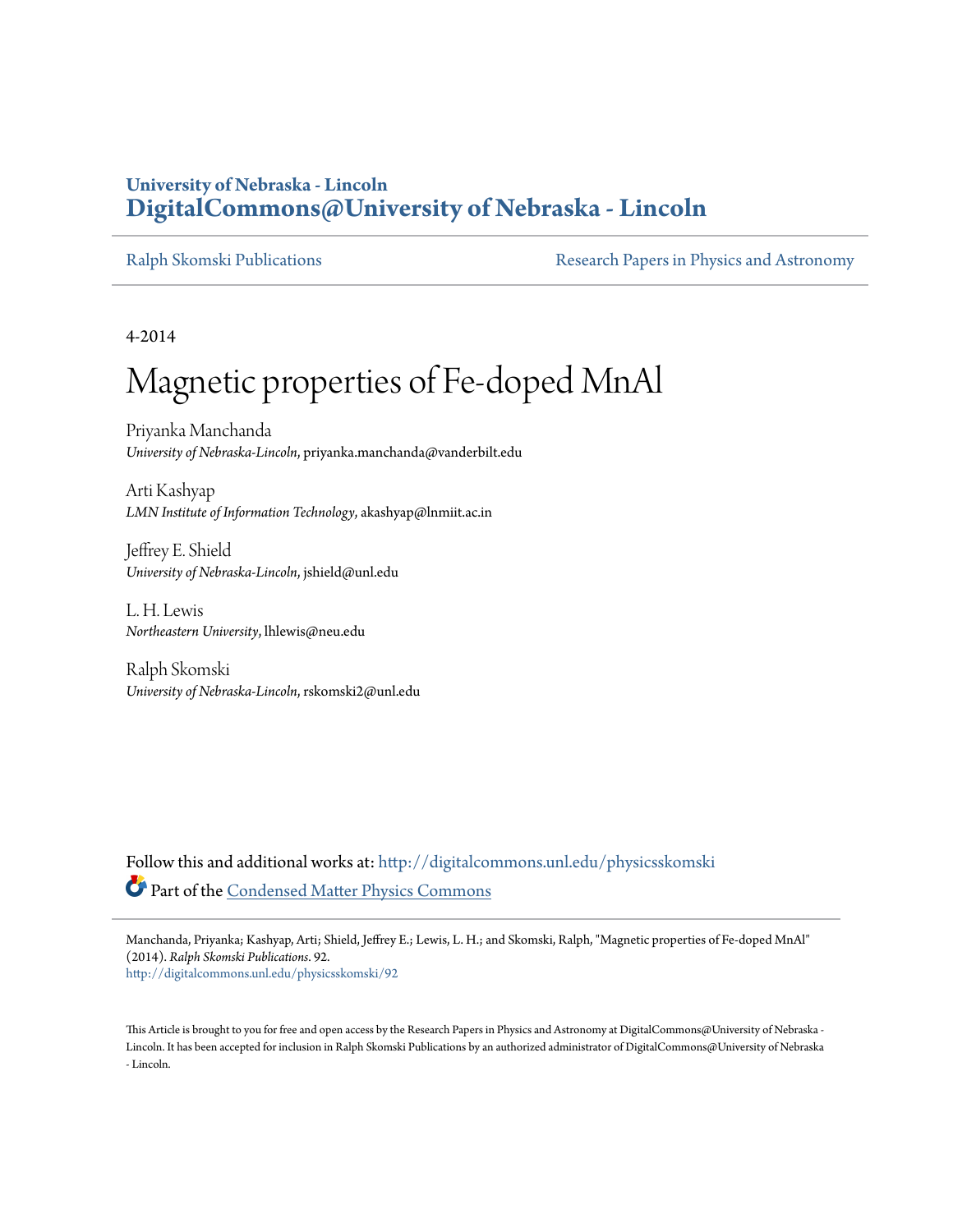Published in *Journal of Magnetism and Magnetic Materials* 365 (2014), pp. 88–92 doi: 10.1016/j.jmmm.2014.04.007 Copyright © 2014 Elsevier B.V. Used by permission. Submitted January 17, 2014; revised March 21, 2014; published online April 15, 2014.



## **Magnetic properties of Fe-doped MnAl**

P. Manchanda,<sup>1, 2</sup> A. Kashyap,<sup>2</sup> J. E. Shield,<sup>3</sup> L. H. Lewis,<sup>4</sup> and R. Skomski<sup>1</sup>

1. Department of Physics and Astronomy and Nebraska Center for Materials and Nanoscience, University of Nebraska, Lincoln, NE 68588, USA

2. School of Basic Sciences, Indian Institute of Technology Mandi, HP, India 175001

3. Department of Mechanical and Materials Engineering, University of Nebraska— Lincoln, NE 68503, USA

4. Department of Chemical Engineering, Northeastern University, Boston, MA 02115, USA

*Corresponding author* – R. Skomski, email rskomski@unl.edu

#### **Abstract**

Electronic and magnetic properties of L1<sub>0</sub>-ordered Fe<sub>x</sub>Mn<sub>1-x</sub>Al alloys (*x*=0, 0.0625, 0.125, 0.1875, 0.5) are investigated by first-principle supercell calculations. Pristine MnAl exhibits robust ferromagnetism involving the dense-packed Mn atoms in (001) planes of the tetragonal structure. Iron substitution for Mn significantly deteriorates the magnetization of the alloy. The reduction is a dilution effect, caused by the relatively small Fe moment of about 1.9  $\mu_B$  per atom, as compared to the Mn moment, which exceeds 2.4  $\mu_R$ . By contrast, 50% Fe substituted for Mn ( $x=0.5$ ) yields a magnetocrystalline anisotropy enhancement of about 40%. Both the magnetization reduction and the anisotropy enhancement mainly arise due to the change in  $d_{xx}$  and  $d_{zx}$  minority density of states (DOS) at the Fermi level.

#### **1. Introduction**

Manganese  $(Mn^{2})$  has a maximum magnetic moment of  $5 \mu_B$  per atom. If the local (atomic) moment of Mn could be exploited in industrial magnets, it could revolutionize permanent magnet technology and open the door for completely new technologies. Furthermore, Mn is a relatively inexpensive metal, which is of utmost importance in light of the current tight supply and high cost of the rare-earth elements that are used in current advanced magnets [1]. Unfortunately, most manganese compounds are antiferromagnetic, which is typical for compounds formed from elements in the middle of the 3*d* series [2, 3]. This situation precludes the use of Mn in many applications that require ferromagnetic materials. For example, MnPt alloys with the tetragonal  $L1_0$  structure are antiferromagnetic with high Néel temperatures resulting from antiparallel coupling between adjacent Mn atom located in (001)-planes [4]. Similarly, MnRh, MnPd, MnIr and MnNi alloys are also antiferromagnetic [2]. It is important to understand how the magnetic properties of Mn-based compounds depend upon chemical and structural details.

Chemically-ordered, equiatomic  $L1_0$ -structured MnAl, also known as τ-phase MnAl, is one of the few ferromagnetic manganese-containing compounds and has been studied since late 1950s [5] and [6]. The MnAl τ-phase alloy is a good candidate for permanent magnet applications, because it exhibits appreciable intrinsic properties,  $\mu_0 M_s = 0.75$  T,  $K_1 = 1.7$  MJ/  $m^3$ and  $T_c$ =650 K [7] and [8], with a theoretical maximum energy product at room temperature of 112 KJ/ $\text{m}^3$  (14 MGOe) [1]. The intrinsic magnetic properties of MnAl are superior or

comparable to those of hard ferrites such as barium hexaferrite and of alnicos but not as good as those of rare-earth magnets or of FePt and CoPt equiatomic ordered alloys [1, 7, 8]. However, one disadvantage of τ-phase MnAl is its structural instability at room temperature [9]. τ-phase MnAl is formed from the metastable hexagonal high-temperature ε-MnAl parent phase by annealing at about 500 °C. The ε-phase of MnAl is antiferromagnetic with a Néel temperature  $T<sub>N</sub>$  of 90 K [10]. The metastable  $L1_0$  phase decomposes into a solid solution of γ(Al<sub>8</sub>Mn<sub>5</sub>) and β-(Mn) phases, but small additions of carbon are confirmed to drastically improve the stability of the  $L1_0$ phase [11]. Despite these complications, both Mn and Al are cheap and readily available, and there are many potential applications that are well suited for MnAl magnets.

The importance of chemical additives in MnAl has been known for a long time. For example, the stability and magnetic properties of MnAl alloys with doping of C, B and rare earth elements have been investigated. Carbon stabilizes the MnAl  $L1_0$  structure but reduces the Curie temperature while B does not stabilize the MnAl structure at all [12]. Zeng et al. reported that additions of C into  $L1_0$ -type MnAl increase the saturation magnetization and reduce the anisotropy field [10]. It has been found that the substitution of Zn stabilizes the  $L1_0$  structure in MnAl and increases the coercivity and magnetization but reduces the Curie temperature [13]. The substitution of Ni in MnAl has also been investigated and it has been found that both magnetization and coercivity increases with Ni content [14]. The effect of Fe addition on the magnetic properties of τ-phase MnAl has been investigated experimentally [15]. These investigations indicate that the Curie tem-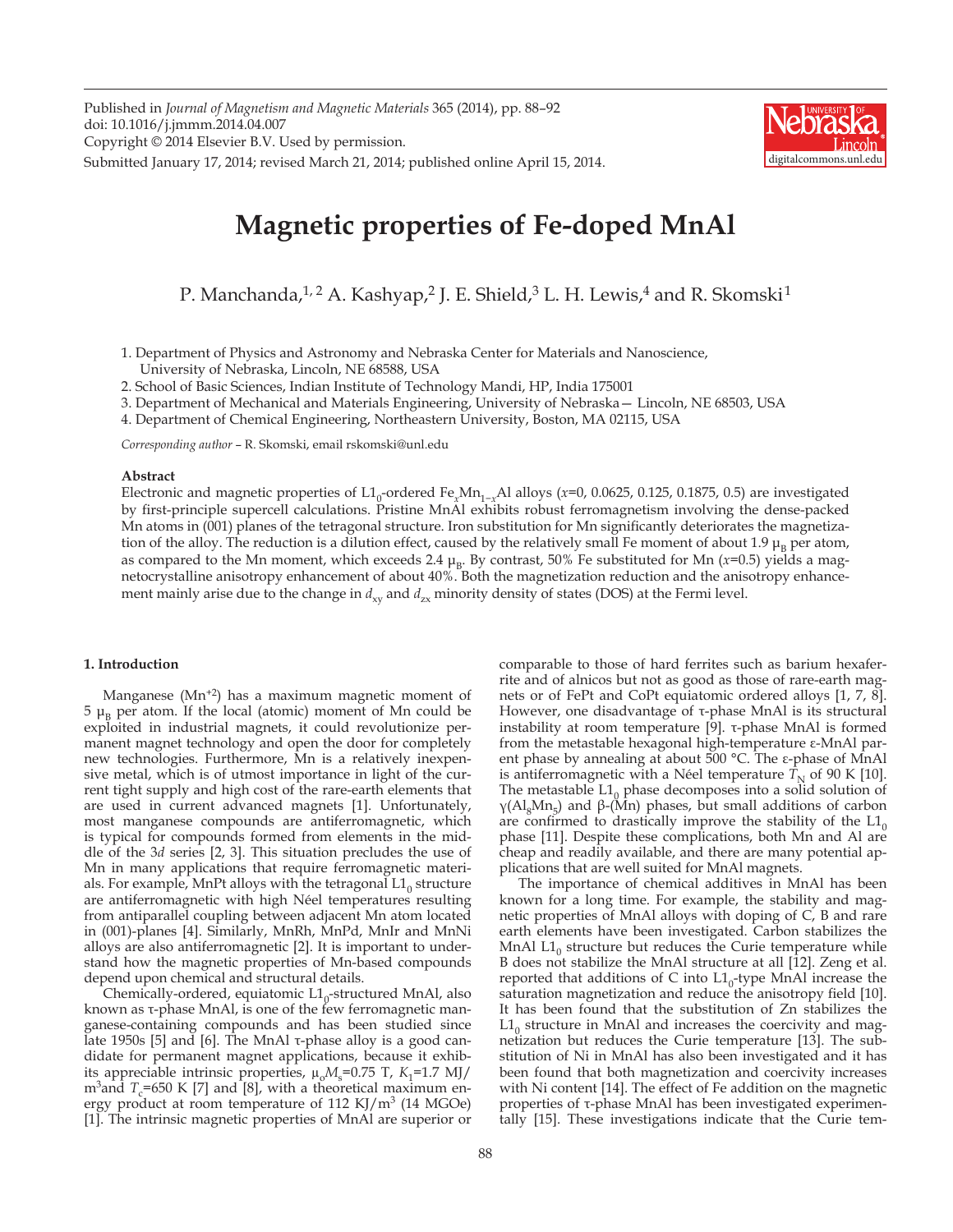perature increases with increasing Fe concentration, confirming that Fe doping strongly affects the structural and magnetic properties of MnAl alloys. In this work, we use first-principle calculations to study the effect of Fe substitution on the magnetic properties of MnAl alloys. Our results demonstrate that Fe substitution for Mn in τ-phase MnAl enhances the magnetic anisotropy energy but decreases the saturation magnetization.

#### **2. Computational details**

The calculations are performed using a frozen-core fullpotential projected augumented wave (PAW) method [16], as implemented in the Vienna *ab-initio* simulation package (VASP) [17]. The electronic exchange and correlation effect are described within the generalized-gradient approximation (GGA), using the functional proposed by Perdew et al. [18]. The energy cutoff of the plane wave basis set is taken as  $450$  eV. For all the calculations, the experimental lattice parameter of MnAl is used (*a*=3.93 Å, *c*=3.56 Å) and energy convergence is set at 10−6. The optimized value of cut-off energy is taken to be 450 eV. Figure 1 shows the supercell used in the calculations, which consists of 32 atoms.

In our calculations, we assume that Fe substitutes for Mn, as suggested by the reported atomic radii of 1.43 Å for Al, 1.26 Å for Mn, and 1.27 Å for Fe [19]. The electronic structure, magnetic moment and magnetic anisotropy of Fe<sub>*x*</sub>Mn<sub>1−*x*</sub>Al alloys (*x*=0.0625, 0.1250, 0.1875, 0.500) are calculated. To compute the magnetic anisotropy energy, 512 *k*-points are used in the irreducible part of Brillouin zone. The convergence of energy with respect to the number of *k*-points has been carefully checked, with the finding that 512 *k*-points are sufficient to calculate the magnetic anisotropy energy accurately.

#### **3. Results and discussion**

a

Table 1 shows the calculated average moments of Fe, Mn and Al as well as the total magnetic moments for all investigated MnAl stoichiometries. In pure  $L1_0$ -ordered MnAl, the calculated moments of Mn and Al atoms are 2.44  $\mu_B$  and

b



**Table 1.** Total magnetic moments, average atomic magnetic moments and magnetic anisotropy energies of the investigated Fe–Mn–Al.

|                                                                                                         | Total                                         | $\langle \rm Fe \rangle$         | $\langle \mathrm{Mn} \rangle$            | $\langle$ Al $\rangle$                                  | К,                                        |
|---------------------------------------------------------------------------------------------------------|-----------------------------------------------|----------------------------------|------------------------------------------|---------------------------------------------------------|-------------------------------------------|
|                                                                                                         | $(\mu_{\rm B})$                               | $(\mu_R)$                        | $(\mu_{\rm B})$                          | $(\mu_{\rm B})$                                         | (meV/supercell)                           |
| $Mn_{16}Al_{16}$<br>$Mn_{15}FeAl_{16}$<br>$Mn_{14}Fe_2Al_{16}$<br>$Mn_{13}Fe3Al16$<br>$Mn_8Fe_8Al_{16}$ | 38.06<br>37.608<br>37.023<br>36.754<br>34.008 | 1.886<br>1.885<br>1.924<br>1.899 | 2.44<br>2.445<br>2.443<br>2.455<br>2.461 | $-0.061$<br>$-0.06$<br>$-0.059$<br>$-0.058$<br>$-0.056$ | 4.855<br>5.047<br>5.189<br>5.416<br>6.968 |



**Figure 2**. Calculated total DOS for MnAl and  $Fe_{0.5}Mn_{0.5}$ Al. Positive and negative values on the vertical axis indicates the density in majority and minority spin states, respectively. The arrows indicate the predominant character of the peaks.

−0.061 µ<sub>B</sub>, respectively, indicating antiferromagnetic coupling between Mn and Al sublattices. The experimental saturation magnetization of Fe-free MnAl, 0.7 T is lower than the calculated magnetization (1.0 T), very likely due to Mn antisite disorder. In Table 1, the off-stoichiometric compositions  $Mn_{15}FeAl_{16}$ Mn<sub>14</sub>Fe<sub>2</sub>Al<sub>16</sub>, Mn<sub>13</sub>Fe<sub>3</sub>Al<sub>16</sub> and FeMnAl<sub>2</sub> correspond to Fe con-<br>centrations of 6.25%, 12.5%, 18.75% and 50%, respectively.

Table 1 shows that the total magnetic moment of the supercell becomes smaller as the Fe concentration increases. However, in contrast to the situation manifest in Fe-substituted MnBi thin films [22], the experimentally-confirmed Curie temperature enhancement supports the absence of antiferromagnetic interatomic exchange between Fe and Mn. In fact, we have found a local magnetic moment value of 1.9  $\mu_B$  for Fe (somewhat reduced from the bulk value of 2.2  $\mu_B$  per Fe atom) and Mn is 2.45  $\mu_B$ . This indicates that the moment reduction is a "dilution" effect, caused by the substitution of Fe for Mn.

Further insight into the origin of Fe and Mn magnetic moment is provided by the computed densities of states (DOS). Figure 2 shows the total densities of states of MnAl and  $Fe_{0.5}Mn_{0.5}$ Al. Compared to MnAl, the states of  $Fe_{0.5}Mn_{0.5}$ Al are shifted to lower energies which is a band-filling effect. Since Fe has one electron more than Mn which enhances the minority DOS in the vicinity of the Fermi level. This results in the reduction of magnetic moment in  $Fe<sub>0.5</sub>Mn<sub>0.5</sub>Al$  compared to MnAl.

Figure 3 shows the element-specific partial densities of states (PDOS) in  $Fe<sub>0.5</sub>Mn<sub>0.5</sub>Al$ . We find almost completely filled majority *d* bands for both Fe and Mn atoms whereas the minority bands are partially occupied (strong ferromagnetism). The *d* bands of Fe and Mn strongly hybridize, and the exchange splitting of Fe DOS is smaller than that of Mn, resulting in a smaller magnetic moment per Fe atom and a reduced total magnetic moment. For all compositions, there is also some negative contribution to the magnetic moment due to the *p*-electrons of Al atom. At the Fermi level, the minority DOS ( $\downarrow$ ) is much larger than the majority DOS ( $\uparrow$ ). This means that additional Fe substitution for Mn would yield extra *d* electrons that go predominantly into the minority band and further reduce the overall magnetization. This approximately linear dependence of the total moment on the Fe concentration is also evident from Table 1.

The magnetic anisotropy energies of MnAl and Fe<sub>x</sub>Mn<sub>1-*x*</sub>Al are calculated by comparing the energy differences between in-plane and perpendicular magnetization directions. The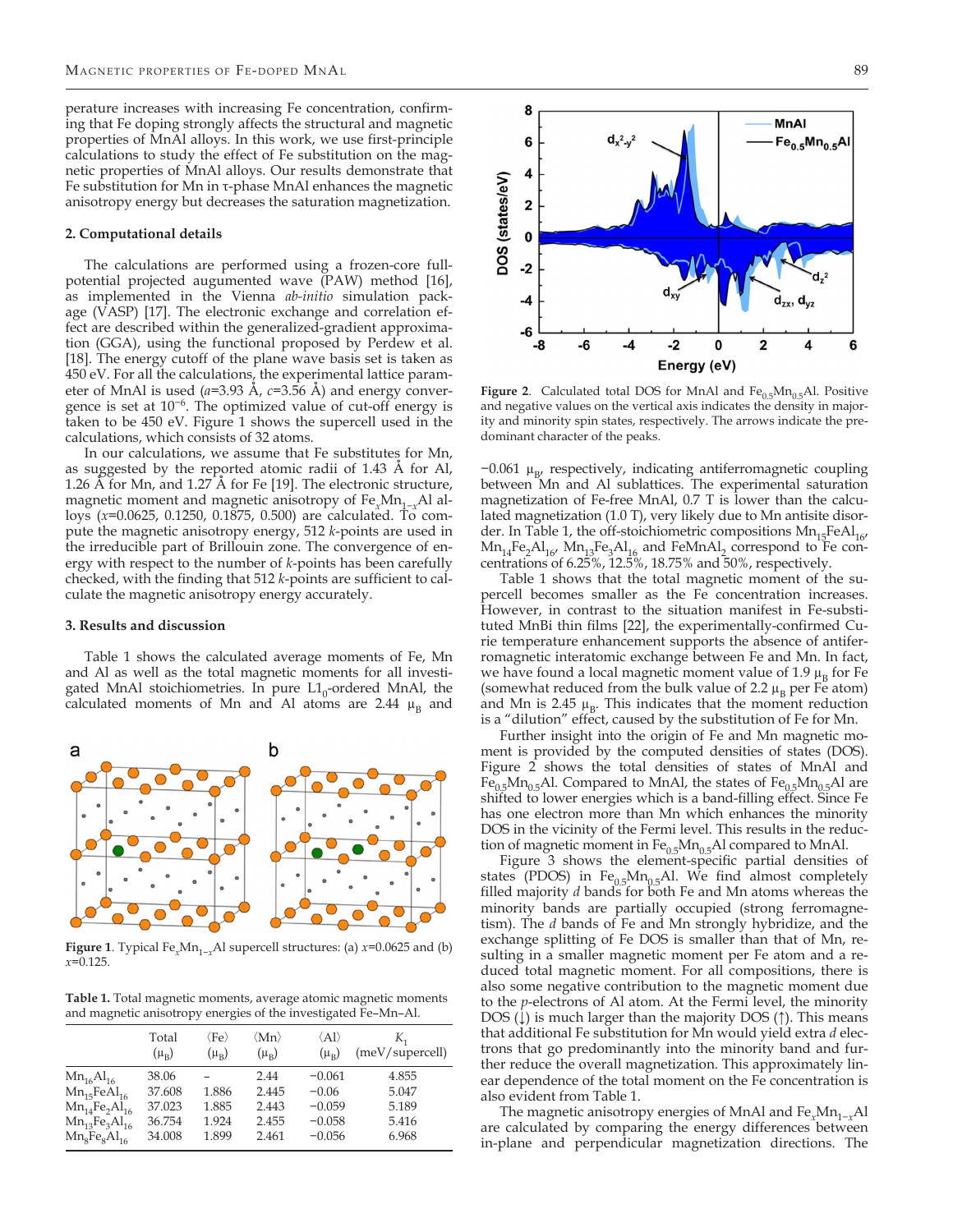

**Figure 3.** Spin-polarized majority (↑) and minority (↓) *d*-band densities of states (DOS) of MnFeAl, relative to the Fermi level. The inset shows the *s*- and *p*-band DOS of Al.

calculated magnetic anisotropy for bulk  $L1_0$ -MnAl is 0.62 meV/unit cell, or  $K_1$ =1.77 MJ/m<sup>3</sup>. This is in agreement with previous theoretical and experimental results [7, 20, 21]. Notably the calculated magnetic anisotropy energy is 1.5 MJ/ m<sup>3</sup> using an LMTO method [20].

Iron substitution in MnAl enhances the anisotropy up to 2.5 MJ/ $m^3$  for  $Mn_8Fe_8Al_{16}$ , as shown in the last row of Table 1. This is because an Fe atom has one extra 3*d* electron compared to Mn and the magnetic anisotropy strongly depends on the number of electrons in the system. In Ref. [23] and [24] it has been argued that the magnetic anisotropy increases with the number of valence electrons, reaching a maximum for 8 valence electrons and decreasing towards the end of the series. In Mn and Fe the valence electron configuration is  $3d^54s^2$  and 3*d*64*s*2 with the total number of valence electrons 7 and 8, respectively. However, such rules are very crude, and the magnetocrystalline anisotropy generally oscillates as an atomicstructure-dependent function of the *d*-band filling [25–27].

An alternative way of rationalizing the trend found for magnetic anisotropy in MnAl is second-order perturbation theory [28]. In this approximation, the anisotropy is caused by matrix elements or coupling of the spin–orbit interaction between occupied and unoccupied states and is inversely proportional to the energy difference between occupied and unoccupied *k* states,  $K_1 \sim 1/(E_0 - E_u)$ . The partial DOS of Figure 3 shows that the majority states are almost fully occupied, so that the anisotropy is mainly determined by coupling between the minority states, with a smaller contribution attributed to matrix elements between majority and minority states. The shapes of Mn DOS in MnAl and in  $Fe<sub>0.5</sub>Mn<sub>0.5</sub>$ Al are very similar, but there is a small difference in the position of peaks.

Near the Fermi level, where the *E*<sub>o</sub>−*E*<sub>u</sub> is smallest, the DOS is larger for  $Fe_{0.5}Mn_{0.5}$ Al than for MnAl, corresponding to an enhanced number of states that contribute to the anisotropy in the Fe-modified compound. There are virtually no  $d_{x-y}^2$  states at the Fermi level for either compound, but the other subbands, especially  $d_{vx}$  and  $d_{zx}$  lies at the Fermi level and therefore contributes to anisotropy. Figure 4 illustrates this situation by showing the partial DOS for the  $d_{zx}$  band in both compounds.

It is instructive to discuss how atomic-scale disorder is described by various theoretical approaches. Let us consider an equiatomic *AB* alloy where *A* atoms (yellow) and *B* atoms (red) have on-site atomic energies of  $\pm E_{\alpha}$ , respectively, Figure



**Figure 4**. Partial DOS for the  $d_{zx}$  bands in MnAl and  $Fe_{0.5}Mn_{0.5}$ Al.

5(a). The simplest approach to disorder is the virtual-crystal approximation (VCA), where the on-site potential is averaged over all *A* and *B* atoms, as illustrated in Figure 5(b). This approach is trivial from the viewpoint of density of states, which is assimilated to that of a monatomic metal, as in the closely related rigid-band model [29]. The shortcomings of this approximation can be seen very easily by considering the limit of large on-site energy splittings *E*o, where the "red" *B* atoms have much lower energies than the "yellow" *A* atoms. In this limit, the interatomic hopping integral |*t*| is much smaller than  $E_{\alpha}$  and the DOS effectively splits into two bands or narrowly-spaced level groups centered around  $\pm E_{\alpha}$  in striking contrast to a single band corresponding to Figure 5(b).

A major improvement is provided by the coherent-potential approximation (CPA), where the alloy behavior is deduced by properly distinguishing between *A* and *B* atoms on any given site but treating the neighboring atoms as an effective medium [29–31]. In terms of Figure 5, the CPA amounts to a weighted average between *A* atoms (c) and *B* atoms (c), very similar to the mean-field approximation in statistical physics but requiring a more complicated treatment of the individual electron states.

The present supercell approach is an advanced but potentially time-consuming method. A small chunk of material—for example the bright 3×3 region in Figure 5(a)—is repeated periodically. This makes it possible to exploit the Bloch theorem and the accuracy of the calculation (including the resolution of the chemical concentration) is limited by the supercell size only. Compared to the CPA, supercell calculations have the advantage of correctly describing cluster-localization effects [30, 32]. An example of such a cluster is the dark region of six low-energy *B* or "red" atoms in the top-left corner of Figure 5(a). If the *AB* alloy is filled with electrons, then the first electrons go into "red" or *B* clusters, where they benefit from both the low on-site energy and from the freedom to hop around in *B*-metal mini regions. This hopping effect is poorly described in single-site approximations such as the CPA [30, 32].

In the present paper, the biggest supercell contain 16 formula units of MnAl. This makes it possible to resolve defect concentrations with a resolution of about 3%. For one Fe atom per supercell, there is only one non-equivalent configuration Figure 1(a). For two Fe atoms per unit cell, there are 7 nonequivalent configurations, as previously analyzed for isostructural Fe–Co–Pt [33]. Figure 1(b) shows one of these configurations, where the defected atoms are nearest neighbors and exhibit a hopping contribution that is not accurately described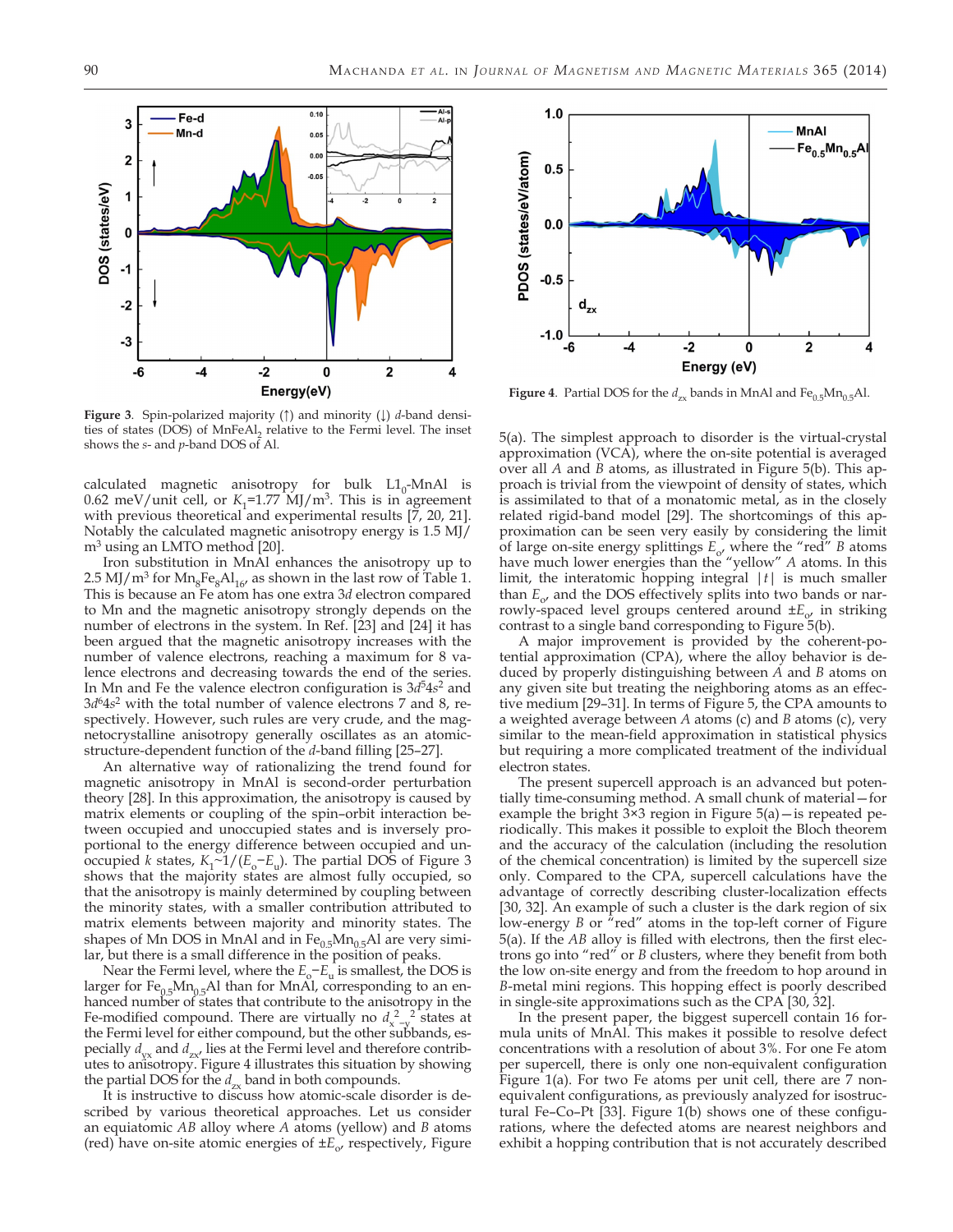

**Figure 5.** Theoretical approaches to metallic disorder: (a) *AB* alloy with atoms having onsite energies of +*Eo* (bright yellow, *A*) and −*Eo* (dark red, *B*), (b) virtual-crystal approximation and (c and d) coherent potential approximation. In (a), the bright 3×3 square in the center symbolizes a supercell calculation, whereas the dark region (top left) symbolizes a cluster ignored in the CPA.

by the CPA. For higher concentrations, the ensemble averaging becomes time-consuming, but it is then possible to exploit the self-averaging of the electronic structure [29] of the considered alloys.

#### **4. Conclusions**

In summary, we have studied the magnetic properties of MnAl alloys and the effect of Fe substitution on the magnetic properties of MnAl alloys. We find MnAl to exhibit robust ferromagnetism, in spite of the very short Mn–Mn distances, but Fe addition reduces the net magnetization, because the average moment per transition-metal atom is decreased. By contrast, Fe improves the magnetocrystalline anisotropy, a feature linked to the enhancement of the minority density of states at the Fermi level. This makes Fe substitutions in MnAl alloys an interesting tool to tailor intrinsic magnetic properties and to enhance the magnetic anisotropy and coercivity of the material.

#### **References**

- [1] J.M.D. Coey Permanent magnets: plugging the gap Scr. Mater., 67 (2012), pp. 524–529
- [2] R.Y. Umetsu, A. Sakuma, K. Fukamichi Magnetic anisotropy energy of antiferromagnetic  $L1_0$ -type equiatomic Mn alloys

Appl. Phys. Lett., 89 (2006), pp. 052504-1–052504-3

- [3] A. Sakuma, R.Y. Umetsu, K. Fukamichi Magnetic structures and their stability in Mn<sub>3</sub>Rh ordered and disordered alloys Phys. Rev. B, 66 (2002), pp. 014432-1–014432-6
- [4] Z. Lu, R.V. Chepulskii, W.H. Butler First-principle study of magnetic properties of  $L1_0$ -ordered MnPt and FePt alloys Phys. Rev. B, 81 (2010), pp. 094437-1–094437-8
- [5] H. Kono On the ferromagnetic phase in manganese–aluminum system J. Phys. Soc. Jpn., 13 (1958), pp. 1444–1451
- [6] A.J.J. Koch, P. Hokkeling, M.G.V.D. Sterg, K.J. DeVos New material for permanent magnets on a base of Mn and Al J. Appl. Phys., 31 (1960) (71S-1–71S-3)
- [7] J.M.D. Coey Hard magnetic materials: a perspective IEEE Trans. Magn., 47 (2011), pp. 4671–4681
- R. Skomski, J.M.D. Coey Permanent MagnetismInstitute of Physics, Bristol (1999)
- [9] Y. Kurtulus,and, R. Dronskowski Electronic structure, chemical bonding, and spin polarization in ferromagnetic MnAl J. Solid State Chem., 176 (2003), pp. 390–399
- [10] K. Kamino, T. Kawaguchi, M. Nagakura Magnetic properties of MnAl system alloys IEEE Trans. Magn., 2 (1966), pp. 506–510
- [11] Q. Zeng, I. Baker, J.B. Cui, Z.C. Yan Structural and magnetic properties of nanostructured Mn–Al–C magnetic materials J. Magn. Magn. Mater., 308 (2007), pp. 214–226